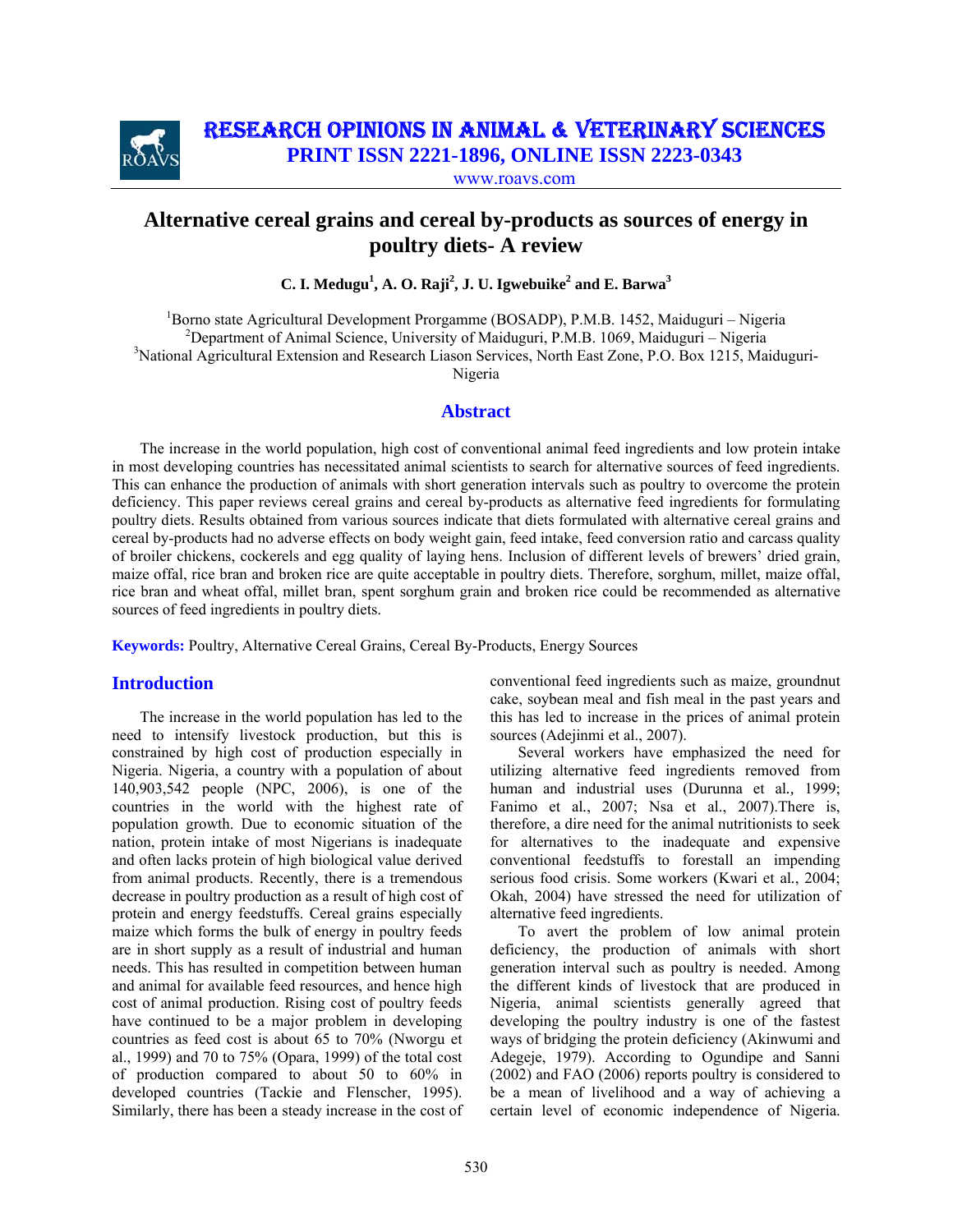Oluyemi (1985) stated that an average Nigerian consumes only about 8.6g of animal protein per day as against 53.3g by the inhabitants of developed countries. The situation may be worse now in view of the prevailing economic situation.

The poultry industry occupies a major position in the livestock sector of agricultural production because birds reproduce much quicker to produce meat and eggs and returns high profits on investment. Broiler chickens grow rapidly and are good feed converters (Obioha, 1992). The best logical solution to Nigeria's meat scarcity is to increase broiler chicken production (Babatunde, 1980). Therefore, any efforts to substitute maize in poultry feeds will significantly reduce the cost of poultry production (Bamgbose et al*.*, 2004).

In view of these constraints, sources of feed ingredients in poultry diets should be searched for. Viable alternatives are sorghum, millet and cereal byproducts such as maize offal, broken rice, wheat bran, rice offal and brewers' dried grain (BDG). This paper therefore, reviews the performance and productivity of chickens fed cereal grains and cereal by-products-based diets as alternative source of feed ingredients in poultry diets.

# **Alternative energy sources in poultry diets 1. Sorghum grain**

Sorghum (*Sorghum bicolor*) is a crop which can be successfully cultivated in the semi-arid regions of Asia and Africa and it is cheaper and more readily available than maize (Ravindran and Blair, 1991; Douglas et al*.*, 1993). Sorghum has been used in poultry feeds to a limited extent, but there are apprehensions regarding the use of sorghum in formulating poultry feeds. Farmers have the notion that sorghum has tannin and has lower energy (2650 kcal/kg) compared to maize (3300kcal/kg) (Seshaiah, 2000). Maize has remained the major energy source in poultry diets especially in Nigeria and it is expensive due to competition between brewing industries, man and livestock. Drought has also affected the production of maize in the semi- arid areas of Nigeria. This has led to the search for alternative cereal grains and sorghum as a viable alternative.

# **Sorghum as an energy source in poultry diet**

These grains are often used interchangeably in poultry diets. Sorghum is similar in composition to maize but contain anti-nutritive factors, the tannin, while the tannins give sorghum several agronomic advantages (bird resistance, reduced pre-harvest seed germination and molding), they lower the nutritive values of the grain for non-ruminants (Jacob et al., 1996). Other characteristics of tannins as anti-nutritive factors for non-ruminant animals are reduction of dry matter and protein digestibility (Nelson et al., 1975;

Gualittieri and Rapaccini, 1990). Inhibition of the digestive enzymes had also been reported *in vitro* (Griffiths, 1981) and *in vivo* (Longstaff and Mcnab, 1991). Sorghum was reported to contain 0.2 to 2.0% tannin and when used as replacement for maize adversely affect growth and feed efficiency in broilers (Knox et al., 1975; Elkin et al., 1990; Douglas et al., 1993). Conversely, low tannin sorghum is similar to maize in nutritional value and responds equivalent to that observed in maize-based diets (Gualitteiri and Rapaccini, 1990; Jacob et al., 1996). Fuller et al. (1996) reported .variation in tannins from 0.2 to 2.0% and ME from 2617 to 3516kca1/kg for sorghum. Gowda et al. (1984) reported 0.55% tannins in sorghum, while Sharma et al*.* (1979) observed no tannin in sorghum.

Lucberd and Castain (1986) stated that the nutritional value of sorghum with a tannin content of lower than l0g/kg was similar to that of maize. These findings were confirmed by Pour-Reza and Edriss (1997) who showed that all the dietary maize could be replaced by low-tannin sorghum. Similar experiment was conducted by Medugu et al. (2010) who fed highand low tannin sorghum varieties fed to broiler chickens. Medugu et al*.* (2010) reported that the final body weight, average daily weight and feed conversion ratio (FCR) were similar when maize, millet, low–and high tannin sorghum were used as energy sources in broiler chickens. Similarly, Similar results were reported by Adamu et al*.* (2001) when millet, maize and sorghum were fed to broiler chickens. They concluded that high-and-low tannin sorghum can be incorporated into broiler chicken diets without adverse effects on the performance viz: final body weight, daily feed intake, daily weight gain and feed conversion ratio. Tables 1, 2 and 3 summarize variations in chemical composition of sorghum, the chemical composition of sorghum and maize, and the performance of broilers fed maize, millet and sorghum based diets respectively.

# **2. Pearl millet (***Pennisetum glaucum***)**

Millet referred to as 'Gero' or 'Maiwa' or 'Dauro' is a staple food crop in arid and semi-arid zones especially, Nigeria. Millet is the name used for a number of different cereals belonging to various genera which originated in Asia and Africa and are widely known in these continents (Gill et al*.,* 1980; Kent, 1983). Pearl millet has the potentials of an alternative source of energy in poultry rations. Millet grows under hot climatic conditions unsuitable for maize production. Millet utilizes soil moisture better than maize in drier areas of Africa and Asia. This grain (millet) has not been fully exploited because it is susceptible to rust. Thus, rust resistant cultivars have now been developed and have superior amino acids balance.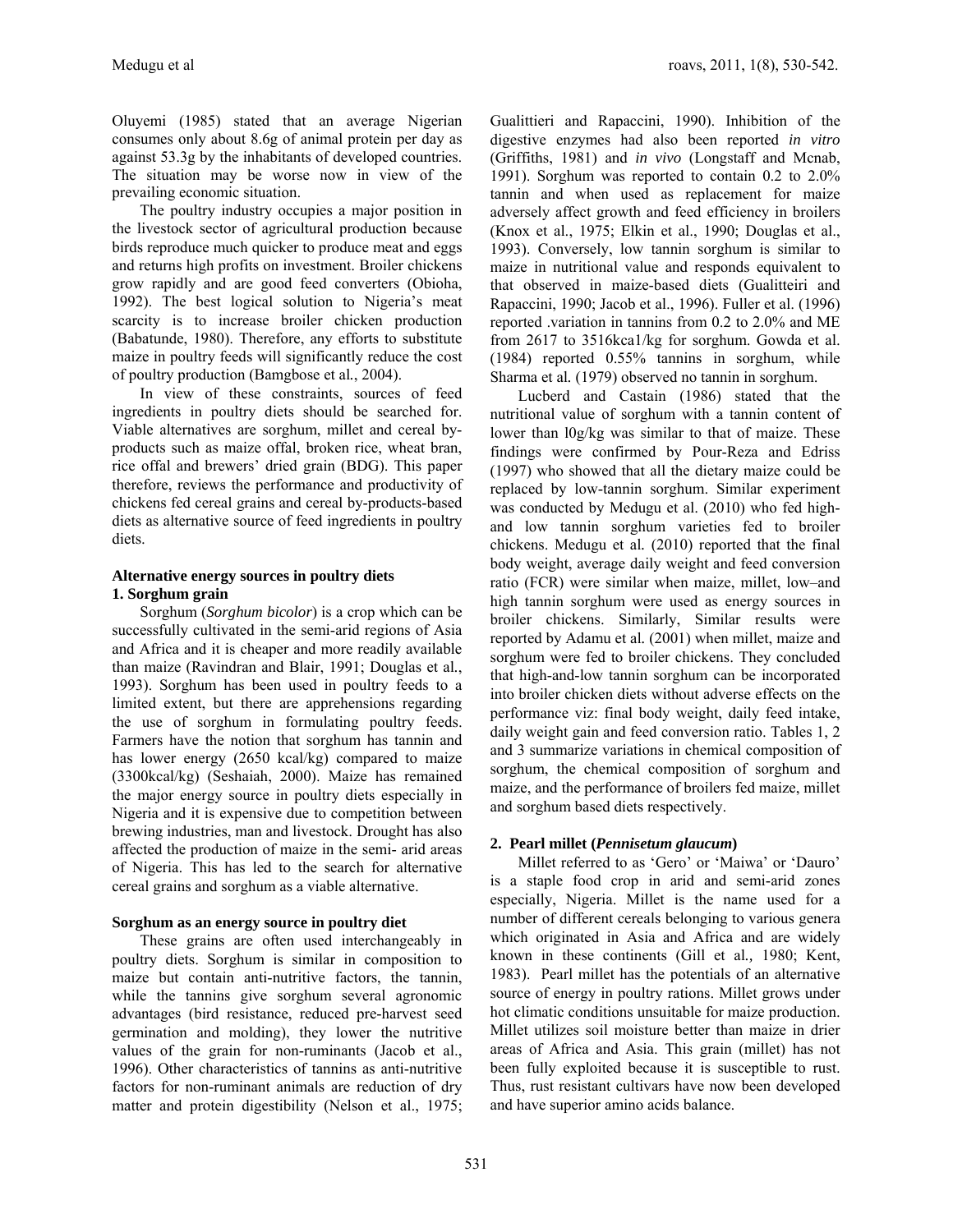| тимне то специем социромной им герогее му<br><u>some</u> rosen energ |                 |                       |                     |              |            |  |  |
|----------------------------------------------------------------------|-----------------|-----------------------|---------------------|--------------|------------|--|--|
| Sources                                                              | Protein $(\% )$ | Ether extract $(\% )$ | Crude fibre $(\% )$ | Ash $(\% )$  | ME kcal/kg |  |  |
| Sharma et al. (1979)                                                 | $10.0 - 14.1$   |                       |                     |              | 2510       |  |  |
| Eshwaraiah et al. (1990)                                             | $10.0 - 14.1$   |                       |                     |              |            |  |  |
| Reddy et al. $(1976)$                                                |                 | $1.8 - 5.7$           | $1.5 - 5.9$         |              |            |  |  |
| Sinha et al. (1980)                                                  |                 | $1.85 - 5.75$         |                     |              |            |  |  |
| Thakur et al. (1984)                                                 |                 |                       | $1.5 - 5.9$         |              |            |  |  |
| Reddy and Reddy (1970)                                               |                 |                       |                     | $1.77 - 3.6$ |            |  |  |
| Gowda et al. (1984)                                                  |                 |                       |                     |              | 3257       |  |  |
|                                                                      |                 |                       |                     |              |            |  |  |

**Table 1: Chemical composition as reported by some researchers** 

ME = Metabolizable Energy

**Table 2: Chemical composition of sorghum and maize** 

| Composition        | Sorghum | Maize |
|--------------------|---------|-------|
| Energy (kcal/kg)   | 2650.0  | 3300  |
| Proteins $(\% )$   | 10.0    | 9.0   |
| Fat $(\% )$        | 3.0     | 3.9   |
| Moisture $(\% )$   | 9.0     | 10.0  |
| Fibre $(\% )$      | 4.0     | 3.0   |
| Calcium $(\% )$    | 0.2     | 0.2   |
| Phosphorus $(\% )$ | 0.3     | 0.4   |
| Lysine $(\% )$     | 0.3     | 0.2   |
| Methionine $(\% )$ | 03      | 02    |

Source: Seshaiah (2000); similar metabolizable energy (AME) (Davis et al., 2003).

#### **Millet as a source of energy in Poultry diets**

Literature on the use of millet as energy source for poultry appears to be very limited in semi-arid zones. However, some researchers (Cromwell and Coffey, 1993) exonerated millet from the anti-nutritional properties (phytate and tannin) associated with wheat and sorghum. NRC (1996) reported that millet has no tannin. Millet has high nutritional value, with no tannin and higher protein and mineral contents than maize and sorghum (Appa-Rao et al., 1989; NRC, 1996). Studies conducted by some researchers (Singh and Barsoul, 1976; Sharma et al., 1979; Medugu et al., 2010) have shown that millet could be compared with maize in poultry diets. The report of Flurharty and Loerch (1996) showed that high energy finisher diets results in high performance with no detrimental effect on poultry in the tropics when millet is used in poultry diets. Table 3 shows the productive performance of broiler chickens fed maize, millet, high-and- low tannin sorghum-based diets. Davis et al. (2003) demonstrated that inclusion of 500g/kg of millet cultivars resulted in no loss of performance of broiler chickens. Similarly, Singh et al. (2000) showed that inclusion of millet up to 600g/kg gave excellent egg production and better FCR.

Café et al. (1999) assessed performance and egg quality of commercial laying hens fed diets with increasing substitution levels of metabolizable energy of pearl millet for maize and there was no statistical differences in egg production, feed intake, feed conversion, mean egg weight and percentage of shell,

yolk and albumin. On the other hand, yolk pigmentation evaluated using a 'Roche colour fan' was poorer in egg from hens fed pearl millet-based diets. Some workers (Ojewola and Oyim, 2006) reported that millet had higher crude protein (11.90%), crude fibre (7.92%) and ash (3.83%) than maize and sorghum. Table 4 shows the performance of laying hens fed diets formulated with increasing levels of pearl millet and Table 5 shows the performance of cockerels fed millet-based diet compared with maize and sorghum-based diets.

In earlier studies, Artkinson et al*.* (1975) reported that little or no differences were observed in body weight, feed efficiency or percent mortality when either maize or millet was fed to birds. Similarly, the reports of Andrew and Kumar (1992) and report of NRC (1996) concluded millet neither reduces feed efficiency nor rate of gain and can fully replace maize in chickens' ration with no adverse effects on performance.

### **3. Wheat grain**

Wheat grain is another important cereal grain used in formulating poultry diet as energy source. The energy content ranges between 323 to 343 kcal/kg and protein content vary between 10 and 20% with average of 13% (Olomu, 1995). The tryptophan in wheat is higher than that of maize and lysine is the most limiting amino acid of wheat (Olomu, 1995). Wheat has higher nutrient value compared to Barley (Jadhav and Siddiqui, 2010). It is more palatable and contains good amount of β-complex vitamins. Damaged wheat and broken–wheat, a by–product of flour mill are commonly used for preparing poultry feed (Jadhav and Siddiqui, 2010).

Investigations carried out by Salahuddin et al*.* (1996) to compare the energy availability for chickens of ground and whole grain samples of two wheat varieties, and found that there were no differences between the two wheat varieties or the diet on growth rate or FCR. They reported that the growth rate of the broiler chickens given a conventional starter and finisher dietary regimen tended to be slightly greater than the broiler chickens given wheat–diluted diets. They concluded that there were no differences in broiler chicken performance when the whole wheat was ground and the optimum economic rate of inclusion of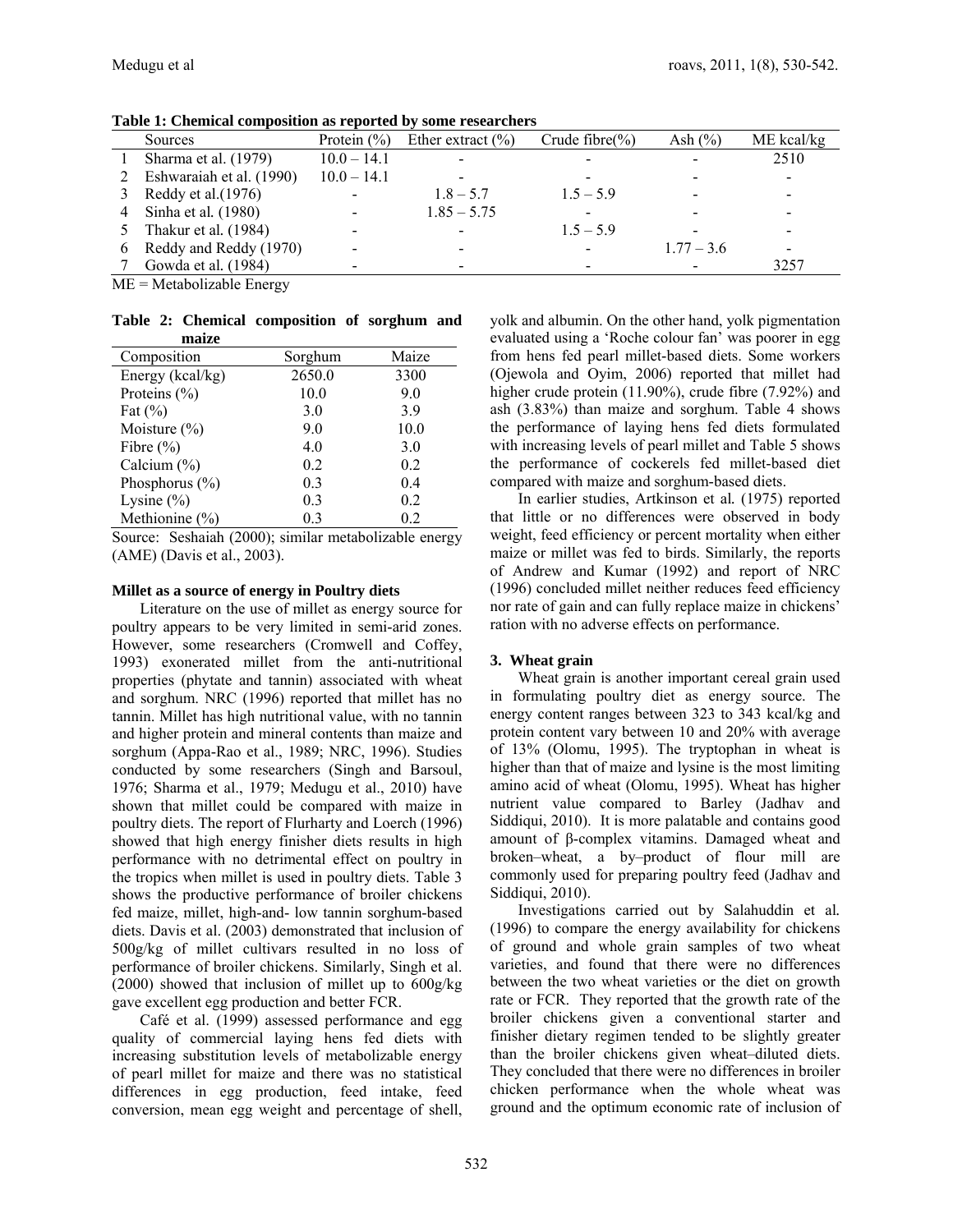|                         | Diets/treatments |         |                       |                    |  |  |  |
|-------------------------|------------------|---------|-----------------------|--------------------|--|--|--|
| Parameters              | Maize            | Millet  | Low-tannin            | High-tannin        |  |  |  |
|                         |                  |         | sorghum ("chakalere") | sorghum ("Jigari") |  |  |  |
| Initial body weight (g) | 353.30           | 350.33  | 343.33                | 353.33             |  |  |  |
| Final body weight (g)   | 2142.00          | 2218.67 | 2112.00               | 1931.33            |  |  |  |
| Daily weight gain (g)   | 41.39            | 43.17   | 39.66                 | 34.44              |  |  |  |
| Daily feed intake (g)   | 97.41            | 94.03   | 98.79                 | 100.71             |  |  |  |
| Feed conversion ratio   | 2.45             | 2.24    | 2.88                  | 2.94               |  |  |  |

### **Table 3: Productive performance of broiler chickens fed maize, millet, low-and-high tannin sorghum-based diets**

Source: Medugu et al*.* (2010)

### **Table 4: Performance of laying hens fed diets formulated on a total or digestible amino acid basis with increasing levels of pearl millet (25-45 weeks)**

| Pearl millet substitution for | Feed intake | Egg-production | Feed conversion | Egg weight |
|-------------------------------|-------------|----------------|-----------------|------------|
| maize                         | (g/day)     | (%)            | ration          | (g)        |
| $0\%$                         | 94.86       | 87.56          | .82             | 59.65      |
| 25%                           | 92.25       | 84.34          | l.86            | 59.10      |
| 50%                           | 87.74       | 81.61          | 1.88            | 57.72      |
| 75%                           | 86.69       | 82.42          | l.85            | 57.12      |
| 100%                          | 86.61       | 79 72          | .90             | 57.37      |

Source: Rostango et al. (2000)

|  |  |  |  |  |  | Table 5: Performance response of cockerels fed varying dietary energy sources |
|--|--|--|--|--|--|-------------------------------------------------------------------------------|
|--|--|--|--|--|--|-------------------------------------------------------------------------------|

| Parameters                    | Maize   | Sorghum | Millet  |
|-------------------------------|---------|---------|---------|
| Mean initial body weights (g) | 430.00  | 415.00  | 390.00  |
| Mean final body weight (g)    | 1675.00 | 1675.00 | 1575.00 |
| Mean total weight gain (g)    | 1270.00 | 1270.00 | 1206.00 |
| Mean daily weight gain        | 22.68   | 22.68   | 21.52   |
| Total feed intake (g)         | 4740.00 | 5050.00 | 3589.00 |
| Fed conversion ratio          | 3.73    | 3.98    | 2.98    |

Source: Ojewola and Oyim (2006)

whole wheat grain will depend on factors such as the concentration of the limiting nutrients in the feed, growth performance of the broiler chickens as well as the economic value of broiler chicken meat.

 Mammo and Sultan (2010) reported that there were significant differences in average feed intake and body weight gain when using selected energy sources on the performance and carcass characteristics of broiler chickens and no significant difference in FCR of all the treatment groups. Average live weight, the thigh and breast weight were significantly higher for treatment groups that containing wheat grains (Mammo and Sultan, 2010). However, they stated that the eviscerated weights and percent of the carcass were significantly lower for treatment group that contain maize grain. Despite the fact that eviscerated carcass weights and eviscerated carcass percentage of birds were heavier for birds fed on diets containing maize grains than other treatment groups, the major muscle parts of the carcass such as thigh and breast weight were heavier for birds on diet containing wheat grains than the other treatment group.

# **4. Barley grain**

The use of barley in poultry diet has been limited because of its inconsistent nutritional value, contribution to wet and sticky faeces and depressed animal performance (Gohl et al*.*, 1978; Hesselman et al., 1982; Rotter et al., 1989). The ability of soluble fibre to retard postprandial release of nutrients from the gut almost certainly arises from increased viscosity and a reduced rate of mixing and diffusion (Morris, 1990). The addition of non–starch polysaccharides (NSP) splinting enzymes to barley diets ameliorates the negative effects of soluble fibre on nutrient utilization and broiler chicken performance (Campbell and Bedford, 1992). Barley is low in energy, high in fibre and less palatable compared to maize, sorghum and wheat (Jadhav and Siddiqui, 2010).

In an experiment, Vukic and Wenk (1995) evaluated the influence of extruded versus untreated barley in the feed, with and without dietary enzyme supplement on broiler performance. They reported that extrusion increased viscosity and water binding capacity of the barley, and chickens fed extruded barley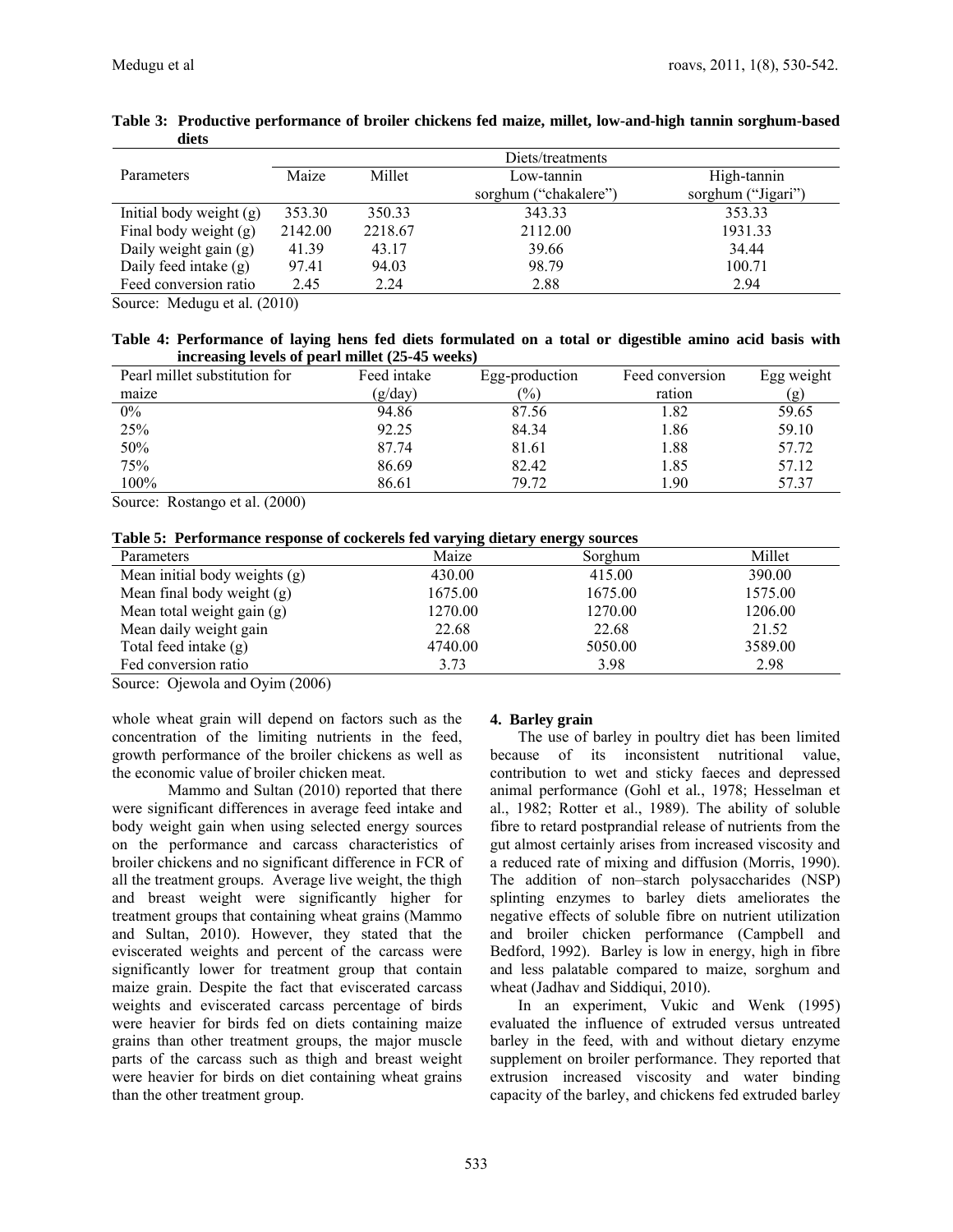in the diet increased water consumption. There was significant depression in feed efficiency, feed apparent metabolizable energy (AME), fat and protein utilization of broiler chicken performance when extruded barley was included in the diet. In general, enzyme supplemen tation had more impact on chick growth performance than extruded barley. Weight gain, feed intake and feed efficiency were increased by the addition of enzyme to barley (Vukic and Wenk, 1995). Similar, experiment conducted by Ankrah et al*.* (1999) on hydrothermal and β-glucanase effects on the nutritional and physical properties of starch in normal and waxyhull-less barley on broiler chickens, showed that, there were no differences in body weight gain, feed intake, FCR or intestinal starch digestibility due to starch type. Feeding waxy starch barely resulted in higher digesta viscosity than normal starch barley, which was attributed to its βglucan content (Ankrah, et al*.*, 1999). Pelleting did not affect body weight gain, feed intake and FCR, but reduced digesta viscosity and increased starch digestibility in non-enzyme supplemented diets. βglucanase addition improved body weight gain, feed intake, FCR and starch digestibility than normal starch hull-less barley diets (Ankrah et al., 1999).

# **Cereal by-products in poultry diets**

Other important energy sources that be incorporated in poultry diets are the cereal by-products or agro-industrial by-products. By-products of cereal milling processes are appealing because they often have considerable amounts of protein, starch and fat. Various cereal by-products have been investigated to be useful for livestock feeding. Brewers dried grain (BDG), wheat offal, maize offal, rice bran, broken rice have been widely tested and incorporated into livestock diets (Farinu, 2004; Ajayi et al., 2005; Aderemi et al., 2006; Afolabi et al., 2006). They reported that these ingredients can be incorporated into the diet of monogastrics without any detrimental effects on the performance and health of the animals. By-products of malted cereals are preferred because they often have sufficient amount of protein as well as energy (Annison et al., 1994). They however, contain high concentrations of non-starch polysaccharides (NSP) and some tannins which have been shown to interfere with nutrient digestibility of chicks (Lacassagne et al., 1988; Longstaff and MacNab, 1991). The NSP cause a general inhibition of absorption of the macronutrients (Annison, 1993) and probably the micronutrients (Vanderliss, 1993).

# **Use of cereal by-products in poultry diets as energy sources**

# **1. Rice bran**

The two main by-products obtained from rice milling are the hulls and rice meal. Bran is the coarse outer covering of grains separated during processing. They are obtained from the milling of wheat, maize and rice. Bran normally contains 9 to 18% crude protein and 10 to 14% crude fibre (Atteh, 2002). They have laxative action in the gut and because of their high fibre content; they can be used as nutrient diluents for monogastric animals (Atteh, 2002). Large quantities of rice bran are produced annually in Nigeria and the composition and nutritive quality of this potential feedstuff for poultry has been determined by Warren and Farrel (1990a). Levels of 10%, 20% and 25% rice bran can be used in broiler starter, finisher and layer diets respectively with no significant decline in production (Farrel, 1994). In related experiments Warren and Farrel (1990b) reported that the apparent metabolizable energy (AME) of rice bran was estimated to be 9.6 to 10.9 mg/kg DM in broiler chickens. Oyeyiola (1991) recommended 40% inclusion rate for pullets and 20% for layers. Dafwang and Shwarmen (1996) also reported that broiler chicks could tolerate 10% rice bran in their diets, while Salami et al. (2009) recommended a safe inclusion level of 20% rice offal/bran at the expense of dietary maize for broiler starters if their diets are supplemented with exogenous enzyme (Roxazyme-G). Salami et al.(2009) concluded that the feeding value of rice bran despite its high crude fibre content and low energy contents was improved when it was included to partially replace dietary maize proportion with enzyme added. They further stated that the maximum safe inclusion level was 60% of the dietary maize proportion of the broiler finisher diet which is capable of reducing feed cost and over dependence on the expensive maize.

# **2. Broken rice**

Broken rice is not preferred for human consumption and is disposed off for animal feeding purposes because of its lower cost (Akinusi, 1999). Rice is potential energy source (Bolton and Blair, 1977; Tyagi et al., 1994a) and feeding trials using broken rice in poultry diets have yielded good results (Phalaraksh et al., 1978; Tyagi et al., l994b). Rice milling waste (RMW) is the by–product obtained from small scale rice mills that process parboiled rice through a mechanism which combines husk removal and polishing into one operation to produce the clean grains and rice offals which contain husk, bran, polishing and small quantities of broken grains (Dafwang and Shwarmen, 1996; Akinusi, 1999). Utilization of dietary fibre like rice milling waste has been reported to reduce fat deposition in the body and increase carcass yield of the birds (Iheukwumere et al., 2001). Rice milling waste is readily available, cheap and usually discarded as waste product by burning to reduce pollution (Akinusi, 1999). In an experiment conducted by Iheukwumere et al. (2001) to evaluate the effect of treated RMW on nutrient metabolizability, carcass yield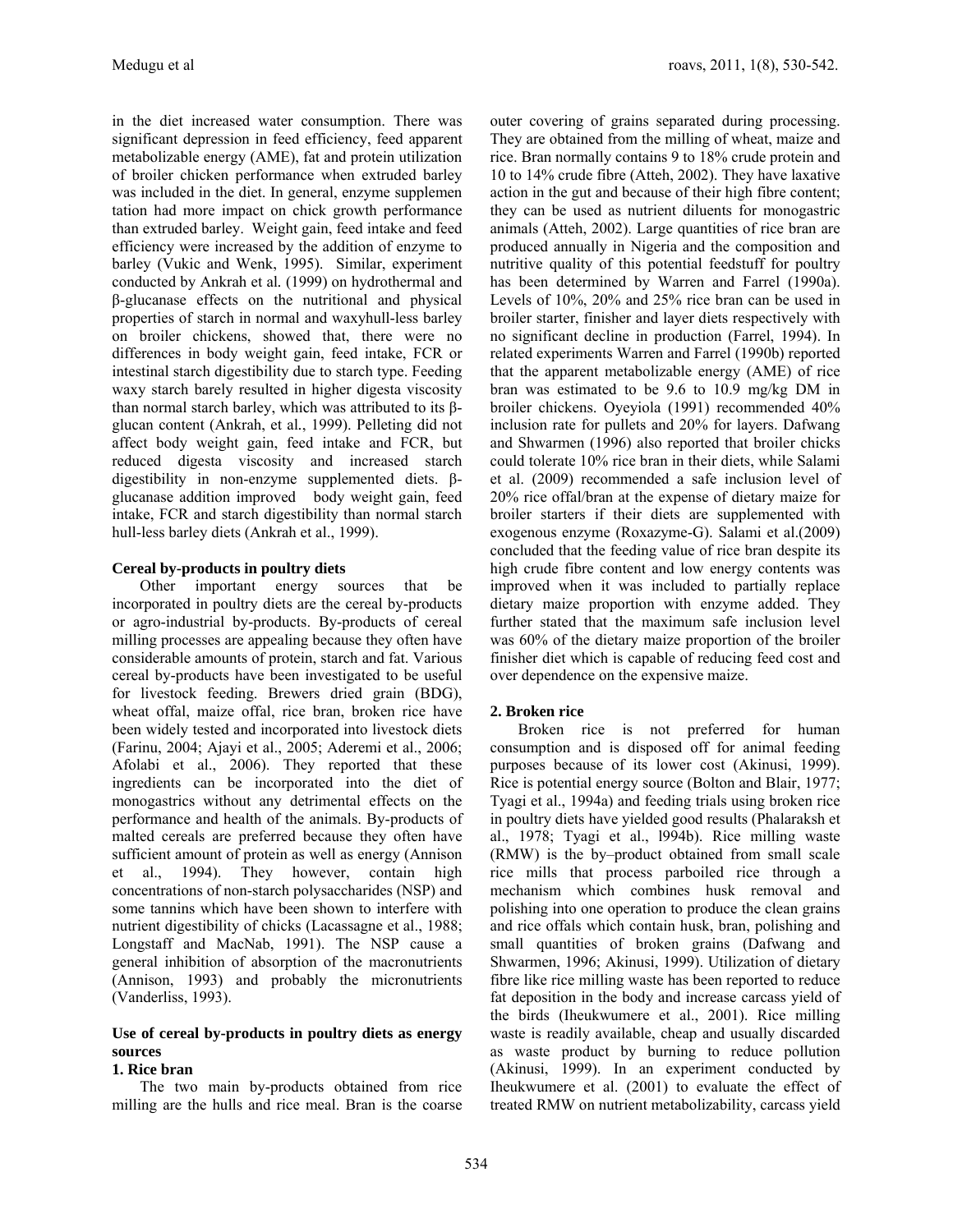and intestinal organ weights of finisher broiler chickens, they reported that birds fed rice milling waste treated with urea had a superior final body weight, daily weight gain, dressed weight and best feed conversion ratio compared to the other treatment groups. They concluded that, this could be attributed to the effect of the urea treatment. Their report is in line with the reports of Abu et al*.* (1999) who showed that urea improved the nitrogen content of the treated material which invariably lead to improved performance. Similarly, Nwoche et al*.* (2009) reported that there was variations in mean live weight, dressed weight and percent dressed weight when local turkeys were fed with rice milling waste as substitute for dietary maize. They reported that the enhanced weight and mean dressed weight produced by turkey fed 50% RMW could be attributed to better fibre utilization by the birds. However, there are reports that the inclusion of broken rice in laying hen diets at 20% to 26% decreased egg production (Chawla et al., 1980; Tyagi et al., 1994b).

# **3. Maize offal**

One of the envisaged alternative feedstuff is maize offal. In the manufacture of starch and glucose from maize, number of by-products are obtained, which are suitable for farm animals. The de-germ grain is finely ground and separated by wet screening (McDonald et al., 1995). This process gives rise to three by-products, the germ, bran and gluten which are collectively referred to as maize offal (McDonald et al., 1995). The offal has low energy and high fibre contents. Nsa et al. (2009) replaced 50% of maize with maize offal in broiler finisher diet should be encouraged. They further stated that maize offal is relatively cheaper than maize and should be allowed to contribute to poultry production in Nigeria. Since 50% dietary maize offal meal did not depress feed intake, weight gain and feed conversion ratio, 50% maize offal meal is recommended to conveniently replace maize in broiler finisher diets. The diets used in the study and the performance of the broilers in the reported work (Nsa et al., 2009) are presented in Tables 6 and 7 respectively.

# **4. Wheat bran**

One of the most popular and important feed stuff is the wheat bran. It is highly palatable to stock and it has a mild laxative effect (Morrison, 1975). Wheat bran has 16.4% crude protein and 4.5% fat and usually does not contain more than 10% fibre (Morrison, 1975). Wheat bran has about 66.9% total digestible nutrients (TDN), the protein is of better quality than that of maize but it is not as good as the protein in feeds such as soybean meal (SBM), milk, meat by-products and fish byproducts, (Morrison, 1975). Wheat bran is the richest source of phosphorus (1.29%) and 0.13% calcium

(Morrison, 1975). With these nutrients in wheat bran, it is a good source of energy, protein and fibre in poultry ration formulation. Nuhu et al. (2008) reported that the FCR of birds fed on wheat offal diets were efficiently more utilized than those birds fed on maize offal–based diets. These workers concluded that 20% wheat offal inclusion in broiler diets is recommended to farmers.

## **5. Brewers' dried grain (BDG) and sorghum waste "Burkutu wastes"**

The use of brewers' dried grains and sorghum wastes is gaining popularity especially now that the prices of cereal grains are increasing. Sorghum wastes are by-products obtained from the processing of sorghum to produce "Burkutu", a local beer. It is abundant all the year round in cities and villages where local beer is being made.

In poultry, Uchegbu and Udedibie (1998) found that up to 75% of maize in broiler finisher can be replaced with sorghum dried brewers' grains without reducing performance. They advocated for the use of the product as a way of reducing costs. Kwari et al. (1999) noticed that up to 40% of maize could be replaced by sorghum wastes in diets of laying chickens without deterioration in performance. Studies carried out by Igwebuike et al*.* (2001) to evaluate the replacement value of spent sorghum grains (SSG) for maize in broiler finisher diets, reported that the final body weight, daily weight gain were similar. Feed intake and FCR did not differ significantly in all the treatment groups. The FCR reported by Igwebuike et al*.* (2001) was superior to the values reported by Uchegbu and Udedibie (1998) but can be compared favourably with the values reported by Abu et al*.* (2000) who fed moderate fibre diets to broiler finisher chickens. Feed cost per kg was better with birds fed on SSG than maize as reported by Igwebuike et al*.* (2001). They concluded that the use of sorghum wastes reduced feed cost and resulted in higher profit margin. Table 8 shows the chemical composition of sorghum wastes "burkutu waste" as reported by various scientists.

# **6. Millet bran**

The protein content of millet grain compares favourably with that of wheat, barley and maize, varying from 8.6 to 17.45%, with the largest proportion found in bran (Rooney and McDonough, 1981). The lipid content of millet bran ranges from 3.0 to 14.45% with free fatty acid level of about 2 to 12% (Rooney and McDonough, 1981). No condensed tannin has been reported in millet bran (Sullins and Rooney, 1977). In an experiment (Diarra et al*.*, 2002) chickens fed millet bran in place of wheat bran consumed more feed, when millet bran was substituted for wheat bran in broiler chicken diet, although, weight was not affected. Furthermore, cost per kg gain was better in the groups receiving millet bran.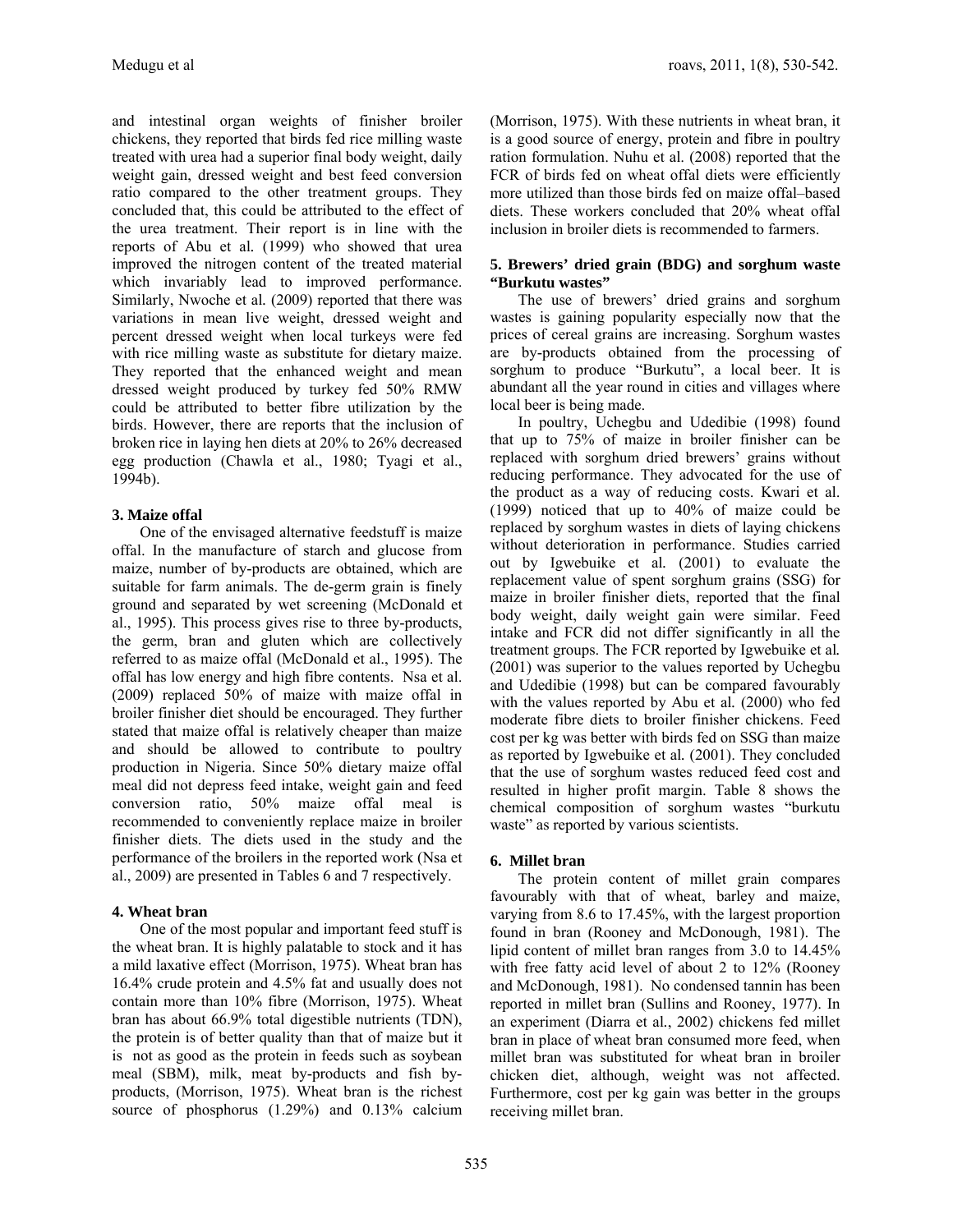| Ingredients $(\% )$   | $T_0$ | $T_1$ | T <sub>2</sub> | T <sub>3</sub> | $T_4$ |
|-----------------------|-------|-------|----------------|----------------|-------|
| Maize                 | 60.00 | 45.00 | 30.00          | 15.00          | 0.00  |
| Maize offal           | 0.00  | 15.00 | 30.00          | 45.00          | 60.00 |
| Wheat offal           | 7.50  | 7.50  | 7.50           | 7.50           | 7.50  |
| Palm kernel meal      | 4.00  | 4.00  | 4.00           | 4.00           | 4.00  |
| Soyabeam meal         | 20.50 | 20.50 | 20.50          | 20.50          | 20.50 |
| Fish meal             | 2.00  | 2.00  | 2.00           | 2.00           | 2.00  |
| Palm oil              | 2.00  | 2.00  | 2.00           | 2.00           | 2.00  |
| Bonemeal              | 2.00  | 2.00  | 2.00           | 2.00           | 2.00  |
| Oyster shell          | 1.00  | 1.00  | 1.00           | 1.00           | 1.00  |
| Lysine                | 0.25  | 0.25  | 0.25           | 0.25           | 0.25  |
| Methionine            | 0.25  | 0.25  | 0.25           | 0.25           | 0.25  |
| Premix                | 0.25  | 0.25  | 0.25           | 0.25           | 0.25  |
| Salt                  | 0.25  | 0.25  | 0.25           | 0.25           | 0.25  |
| Total                 | 100   | 100   | 100            | 100            | 100   |
| Determined analysis   |       |       |                |                |       |
| Crude protein $(\% )$ | 21.40 | 21.51 | 21.67          | 21.77          | 21.90 |
| Crude fibre $(\% )$   | 4.71  | 4.88  | 5.21           | 5.48           | 5.93  |
| ME(kcal/kg)           | 2998  | 2914  | 2755           | 2549           | 2412  |

**Table 6: Gross composition of the experimental diets** 

Source: Nsa et al*.* (2009)

|  |  |  |  |  | Table 7: Performance of broiler chicken fed levels of maize offal as a replacement for maize |
|--|--|--|--|--|----------------------------------------------------------------------------------------------|
|--|--|--|--|--|----------------------------------------------------------------------------------------------|

| Parameter                                 | $T_0$      | $\rm T_1$   | $T_2(30\%$ mo) | T <sub>3</sub> | T <sub>4</sub> |
|-------------------------------------------|------------|-------------|----------------|----------------|----------------|
|                                           | $(0\%$ mo) | $(15\%$ mo) |                | $(45\%$ mo)    | $(60\%$ mo)    |
| Initial live weight $(g/bird)$            | 420.30     | 421.10      | 422.05         | 417.80         | 422.00         |
| Final body weight (kg/bird)               | 2.34       | 2.30        | 2.02           | 1.87           | 1.30           |
| Average daily weight gain (g)             | 48.92      | 46.11       | 43.32          | 38.13          | 30.25          |
| Total feed intake (g/bird)                | 4217.50    | 4274.20     | 4921.35        | 4974.90        | 4711.35        |
| Average daily feed intake (g/bird)        | 120.50     | 122.12      | 140.61         | 142.14         | 134.61         |
| Feed conversion ratio (FCR)               | 2.46       | 2.65        | 3.25           | 3.73           | 4.45           |
| Abdominal fat $(g)$                       | 1.31       | 1.34        | 1.51           | 1.72           | 1.87           |
| Cost of 1kg feed $(\frac{N}{kg})$         | 68.25      | 56.41       | 45.34          | 40.72          | 35.19          |
| Cost of feed consumed $(N/kg)$            | 287.84     | 241.11      | 223.14         | 202.58         | 165.79         |
| Cost of feed/kg live weight gain $(N/kg)$ | 167.90     | 149.49      | 147.36         | 151.89         | 156.60         |

Source: Nsa et al*.* (2009); MO = Maize offal

### **Constraints**

Although, the importance of cereal and cereal byproducts as a source of feed ingredient in poultry production cannot be underestimated. They also have some negative effects on performance.

Sorghum contains the anti-nutritive factor, tannins, which lower the nutritive values of the grain for nonruminants (Jacob et al*.,* 1996). Another characteristics of tannins as anti-nutritive factors for non-ruminant animals are reduction of dry matter and protein digestibility (Gualittieri and Rapaccini, 1990). Inhibition of the digestive enzymes had also been reported *in vitro* (Griffiths, 1981) and *in vivo* (Longstaff and McNab, 1991).

Millet contains C-glycosyl flavones, carbon hydrate C-C linked to a flavonoid nucleus) which appeared to be resistant to hydrolysis (Reichert et al*.,*  1980). Although NRC (1996) reported that millet has no tannins, recent findings are proving otherwise; millet

has tannins which tend to bind both exogenous and endogenous proteins including enzymes of the digestive tract, thus affecting the utilization of proteins (Griffiths, 1985, Asquith and Butler, 1986). Medugu et al. (2010) reported that millet used in their study contained 2.32% tannin. Whether this is environmental or varietal specific is yet to be ascertained.

Some of the limiting factors associated with cereal by-products as animal feedstuffs include; cost of procurement, availability, poor intake, high fibre content, low digestibility of nutrient content and subsequently low animal performance (Adegbola and Oduozo, 1992). In a study conducted by Southgate and Damin (1970) and Nwokolo and Brady (1985), it was found that as intake of dietary fibre increases, the apparent digestibility of the diet decreases. The presence of fibre has also been shown to depress mineral availability in feedstuff (Hunger, 1981).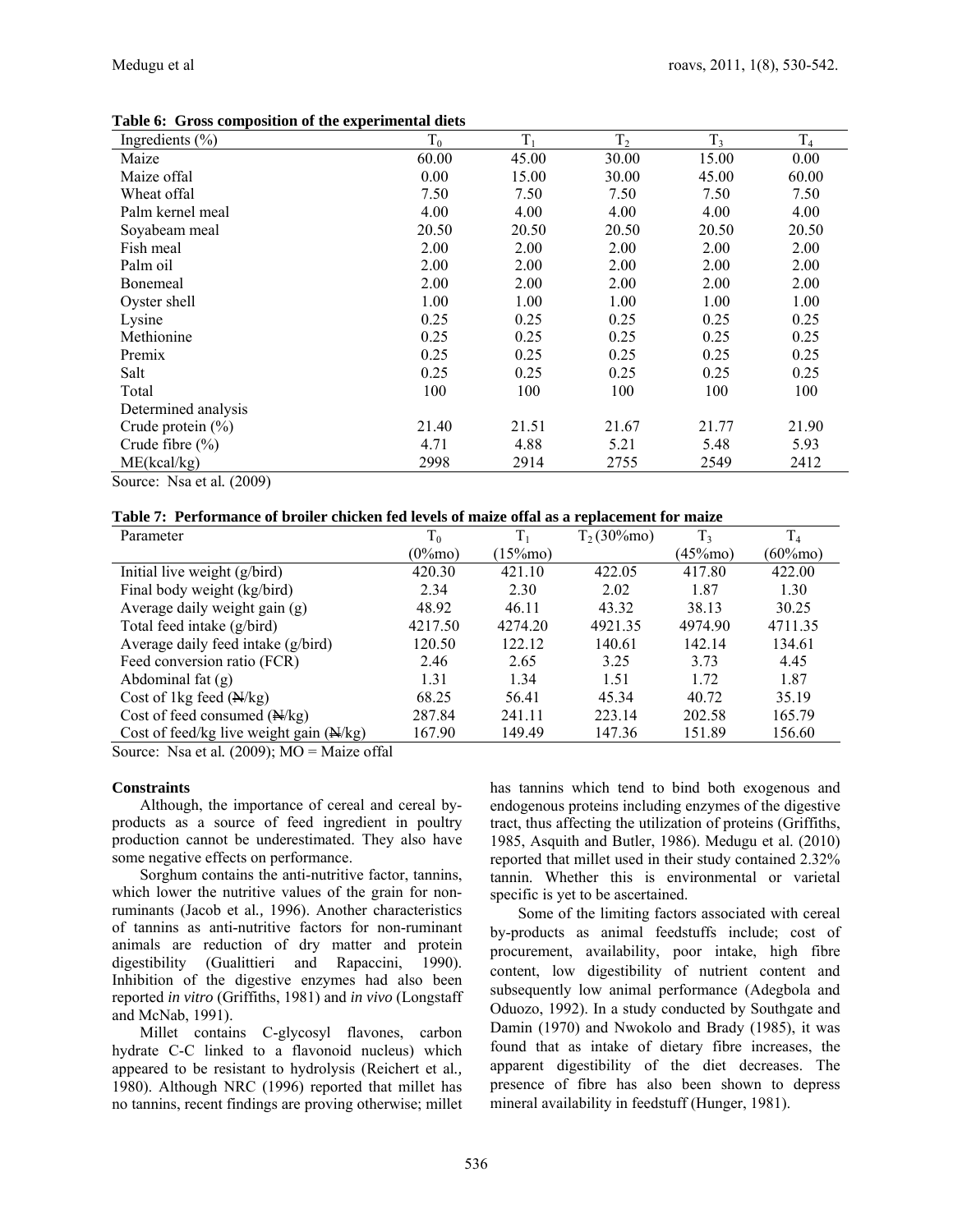# **Solutions**

There are some methods employed to remove or reduce anti-nutritional factors in feedstuff. These methods enhance the absorption and utilization of nutrients by the digestive tract and are summarized below:

- 1. Cooking was reported (Kaankuka et al*.,* 1988) to lower phytic acid levels of feed.
- 2. Supplementation of high-tannin diets with orthophosphoric acid or dicalcium phosphate (Ibrahim et al., 1988) or sodium bicarbonate (Banda-Nyirenda and Vohra, 1990) had a positive effect in terms of detoxification of tannins. Addition of chemicals with high affinity for tannins such as polyethylene g1yco1 and gelatin (Salunkhe et al., 1990) has been shown to reduce the adverse effect of tannins. They explained that the chemicals would bind dietary tannin thereby preventing the tannins from binding to nutrients.
- 3. Thorough investigation of the chemical composition of the nutrients.
- 4. Amino acid, tannin and fibre levels should be checked, otherwise utilization will be affected; and
- 5. Availability and cost must be critically evaluated to justify the use of alternative feed ingredients in poultry diet.

# **Conclusions**

The use of low-tannin sorghum in poultry diet is similar to maize in nutritional value and gives response equivalent to maize in terms of performance and reduced cost. Inclusion level of sorghum lower than 10g/kg was similar to that of maize; this implies that high-and-low tannin sorghum can be incorporated in poultry diets as a replacement to maize without adverse effect on performance. Inclusion level of 50% millet in pou1try diet resulted in better performance and carcass quality of broiler chickens. In cockerels, pearls millet diet had no effect on body weight gain, feed intake and feed conversion ratio. Inclusion level of up to 600g/kg millet gave excellent egg production, thus, diets formulated with millet have no negative effects on egg production and egg weight. The use of cereal byproducts in poultry production led to reduction of feed cost. Hence, increase in poultry production, although inclusion levels vary due to their nutrient content, palatability and other anti-nutritive factors that limit their utilization. Inclusion levels of 75%, 50%, and 26% of brewer's dried grain (BDG), maize offal and rice offal respectively can be used as a replacement for maize in poultry diet. Therefore, the use of alternative grains and cereal by-products in poultry diets should be adopted as a means of reducing feed cost.

# **References**

- Abu, O.A., Bakare, J., Igwebuike, J.U., Onifade, A.A. and Adamu, S.B. 2000. Preliminary studies on broiler finishers fed high fibre soybean diets supplemented with a mixture of commercial enzyme of fungal origin. In: *Re-inventing Animal Production in the 21st Century* (Oji, U. and Mgbere, O.O. eds). *Animal Science Association of Nigeria*, Port-Harcourt, Nigeria. Pp: 304–307.
- Abu, O.A., Igwebuike, J.U., Danny Carol, B.B., Mbaya, M.V. and Umaru, R.S. 1999. Growth performance and economy of production of rabbits fed ureatreated or untreated rice husk based-diets. *Proceedings of the 26th Annual Conference of Nigerian Society for Animal Production* (NSAP), 21–25<sup>th</sup> March, 1999, Ilorin, Kwara state. Nigeria. Pp: 140–143.
- Adamu, S.B., Yaya, N. and Alade, N.K. 2001. Effects of different energy sources on finishing and carcass characteristics of broiler chickens under a semiarid condition. *Journal of Sustainable Agriculture and Environment*, 3(2): 232 – 238.
- Adegbola, T.A. and Oduozo, R.O. 1992. Nutrient intake, digestibility and performance of rabbits fed fermented and unfermented cassava peel meal. *Journal of Animal Production Research,* 12:41 – 47.
- Adejinmi, O.O., Hamazat, R.A. and Fapohunda, J.B. 2007. Performance and nutrient digestibility of rabbits. *Nigerian Journal for Animal Production*,  $34(1): 63 - 68.$
- Aderemi, F.A., Alabe, O.M. and Lawal, T.E. 2006. Utilization of whole cassava meal by egg-type chicken. *Proceedings of 11th Annual conference of Animal Science Association of Nigeria* (ASAN), Sept.,  $18^{th} - 21^{st}$  2006, held at IAR and T, Ibadan, Nigeria. Pp: 73 – 75.
- Adetoro, F.O., Omole, A.J. and Abodunwa, O. 1999. The effect of graded levels of sorghum brewers' dried grain (SBDG) on the performance and apparent calcium and phosphorus retention of rabbits. *Proceedings of the 26th Annual Conference of Nigerian Society for Animal Production.* (NSAP),  $21 - 25$ <sup>th</sup> March, 1999, Ilorin, Kwara state, Nigeria. Pp: 164–165.
- Aduku, A.O. 1992. *Practical Livestock Feeds production in the Tropics*. Asekome and Co-Publishers, Samaru, Zaria, Nigeria Pp: 44-49.
- Afolabi, K.D., Iyayi, E.A., Abu, O.A., Fakolade, P.O. and Adebiyi, O.A. 2006. Effects of solid substrate fermentation by *Aspergillus niger* and *Rhizopus* spp. on the nutritional value of cassava peel. *Proceedings of 11th Annual Conference of Animal Science Association of Nigeria* (ASAN), Sept., 18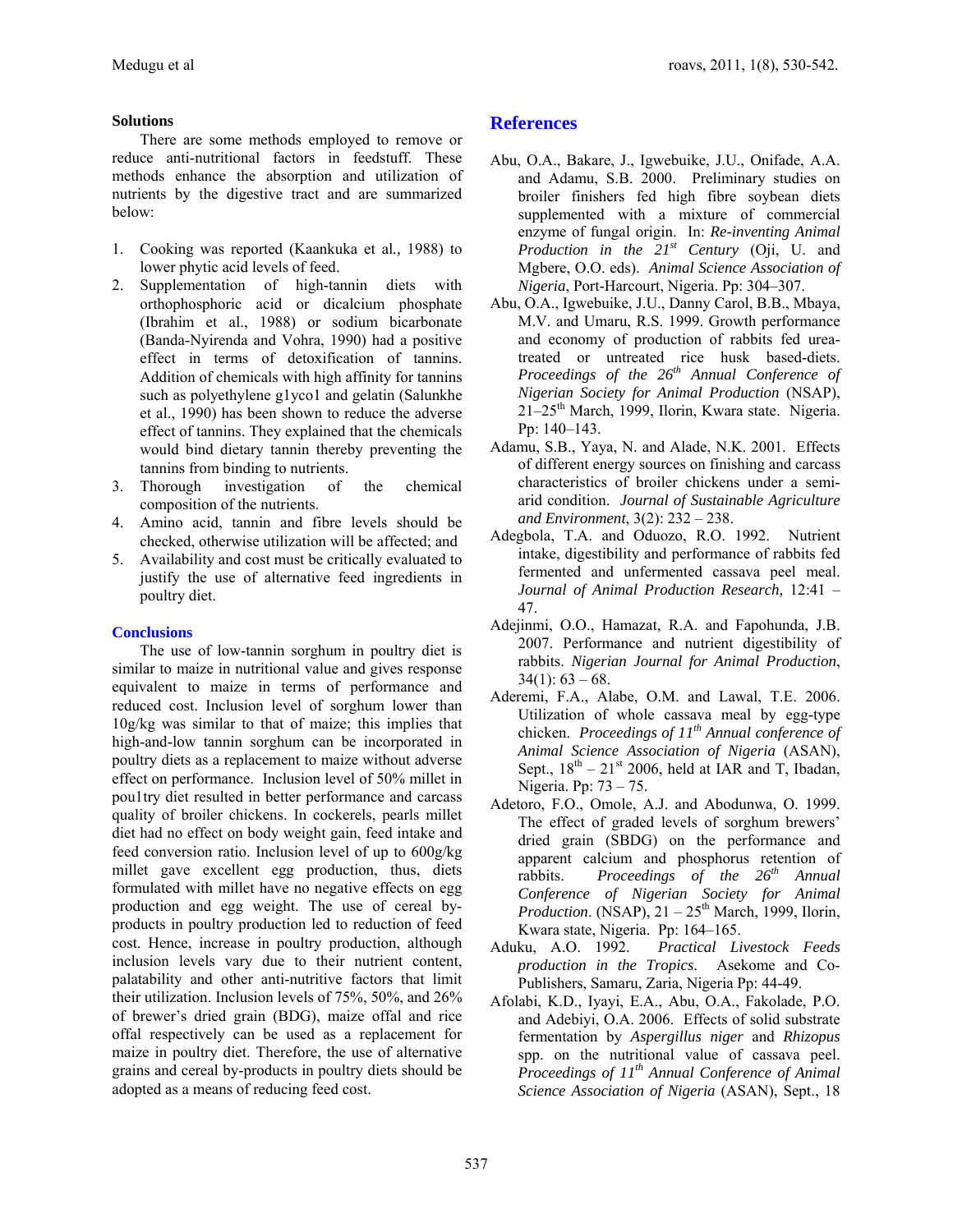$-21<sup>st</sup>$  2006, held at IAR and T. Ibadan, Nigeria. Pp: 169–172.

- Ajayi, F., Balogun, O.O., Ovuru, S.S. and Mgbere, O.O. 2005. Reproductive performance of rabbits fed maize milling waste-based diets. *African Journal of Biotechnology,* 4(5): 439 – 443.
- Akinusi, O. 1999. Utilization of rice milling waste (RMW) in cockerel finisher ration. *Proceedings of the 26th Annual conference of Nigerian Society for Animal production* (NSAP), 21–25 March, 1999, Ilorin, Kwara state, Nigeria. Pp: 120 – 122.
- Akinwumi, J.A. and Adegeje, A.J. 1979. Economic Analysis of the Nigerian poultry industry, poultry production in Nigeria. *Proceedings of the First National Seminar on poultry Production, Dec.* 11<sup>th</sup>  $-13<sup>th</sup>$  ABU, Zaria, Nigeria.
- Andrew D.J. and Kumar, K.A. 1992. Pearl millet for food, feed and forage. *Advanced Agronomy,* 48: 89– 139.
- Ankrah, G. 1993. The role of wheat non-starch polysaccahrides (NSP) in broiler chicken nutrition. *Australian Journal of Agriculture Research,* 44:  $405 - 422$ .
- Ankrah, N.O., Campbell, G.L., Tyler, R.T., Rossenagel, B.G. and Sokhansanj, S.R.T. 1999. Hydrothermal and β-glucanase effects on the nutritional and physical properties of starch in normal and Waxyhull-less barley. *Animal Feed Science and Technology*, 81: 205 – 219.
- Annison, G. 1993. The role of wheat non–starch polysaccharides (NSP) in broiler chicken nutrition. *Australian Journal of Agriculture Research,* 44:  $405 - 422$ .
- Annison, G., Mougham, P.I. and Thomas, D.V. 1994. Nutritive activity of soluble rice bran arabino xylans in broiler chickens diet. *British Poultry Science*, 36: 479 – 488.
- Appa-Rao, S., House, L.R. and Gupta, S.C. 1989. Review of sorghum, pearl millet and finger millet improvement. *J.S.A.D. C.C./ICRISAT Bulawayo, Zimbabwe*. Pp: 170–180.
- Artkinson, R.L., Bradley, J.W. and Kruerger, W.F. 1975. Wheat, millet and corn as ingredients in feeds for young turkeys. *Nutrition Report International,* 11:345 – 349.
- Asquith, T.N. and Butler, L.C. 1986. Interaction of condensed tannins with selected proteins. *Phytochemistry,* 25: 1591 – 1593.
- Atteh, J.O. 2002. *Principles and practice of livestock feed manufacturing*. Adlek Printers. 64, Sabon-Line, Ilorin, Kwara state, Nigeria. Pp: 217.
- Babatunde, G.M. 1980. The Littering Nigerian livestock sector. Its problems and possibilities. Inaugural lecture, University of Ibadan, Nigeria.
- Bamgbose, A.M., Ogunbenro, S.D., Obasohan, E.E., Aruna, M.B., Oteku, I.T., Igene, U.F., Otoikhian,

C. S.O. and Imasuen, J.A. 2004. Replacement value of maize offal/cashew nut for maize. *Proceedings of 29th Annual Conference of Nigerian Society for animal Production* (NSAP), March 21<sup>st</sup> – 25<sup>th</sup> Usman Danfodio University, Sokoto, Nigeria. Pp: 219 – 221.

- Banda–Nyirenda, D.B.C. and Vohra, P. 1990. Nutritional improvement of tannin-containing sorghum (*Sorghum bicolor*) by sodium bicarbonate. *Cereal Chemistry,* 67:533 – 577.
- Bolton, W. and Blair, R. 1977. Poultry Nutrition. 4<sup>th</sup> ed. Ministry of Agriculture, Fisheries and Food Bulletin. 74, London. Her Majesty's Office, London, U.K.
- Café, M.B., Stringhini, J.H., Mogyca, N.S., Franca, A.F.S. and Milheto–grao, A. 1999. (*Pennisetum glaucum)* (L) (Leeke). Comosubsetitutodo milho emracoes para poedeiras commercials. *Arquivos Brasileiros de medicine veterinaria e Zootechnia,* 51:171 – 176.
- Campbell, G.L. and Bedford, M.R. 1992. Enzyme applications for monogastic feeds. A Review. *Canadian Journal of Animal Science*, 72:449 – 466.
- Chawla, J.S., Nagara, S.S. and Pannu, M.S. 1980. Comparative feeding value and economic implication of different cereals for laying hens. *Indian Journal of Poultry Science,* 22: 95 – 99.
- Cromwell, G.L. and Coffey, R.D. 1993. An assessment of the availability of phosphorus in feed ingredients for non–ruminants. *Proceedings of the Maryland Nutrition Conference for Feed Manufacturers.* Pp:  $146 - 158$ .
- Dafwang, I.I. and Shwarmen, E.B.N. 1996. Rice offal/chaff of chickens, Nigerian *Journal of Animal Production*, 23:21 – 23.
- Davis, A.J., Dale, N.M. and Rerreira, F.J. 2003. Pearl millet as an alternative feed in broiler chickens diets. *Journal of Applied Poultry Research,* 12: 137 – 144.
- Diarra, S.S., Kwari, I.D., Ubosi, C.O. and Kwari, H.D. 2002. Potentials of millet bran as substitute for wheat bran in broiler chickens diets. *Journal of Sustainable Agriculture and Environment*, 4(2):  $165 - 169$ .
- Douglas, J.H., Sullivan, T.W., Gonzalez, N.J. and Beck, M.M. 1993. Differential age response of turkeys to protein and sorghum tannin levels. *Poultry Science*, 72: 1944 – 1951.
- Durunna, C.S., Udedibie, A.B.I. and Anyanwu, G.A. 1999. Combination of maize/sorghum dried brewers' grain, cocoyam cob and cassava tuber meal as substitute for maize in the diets of laying hens. *Journal of Agriculture, Biotechnology and Environment,* 2:1 – 7.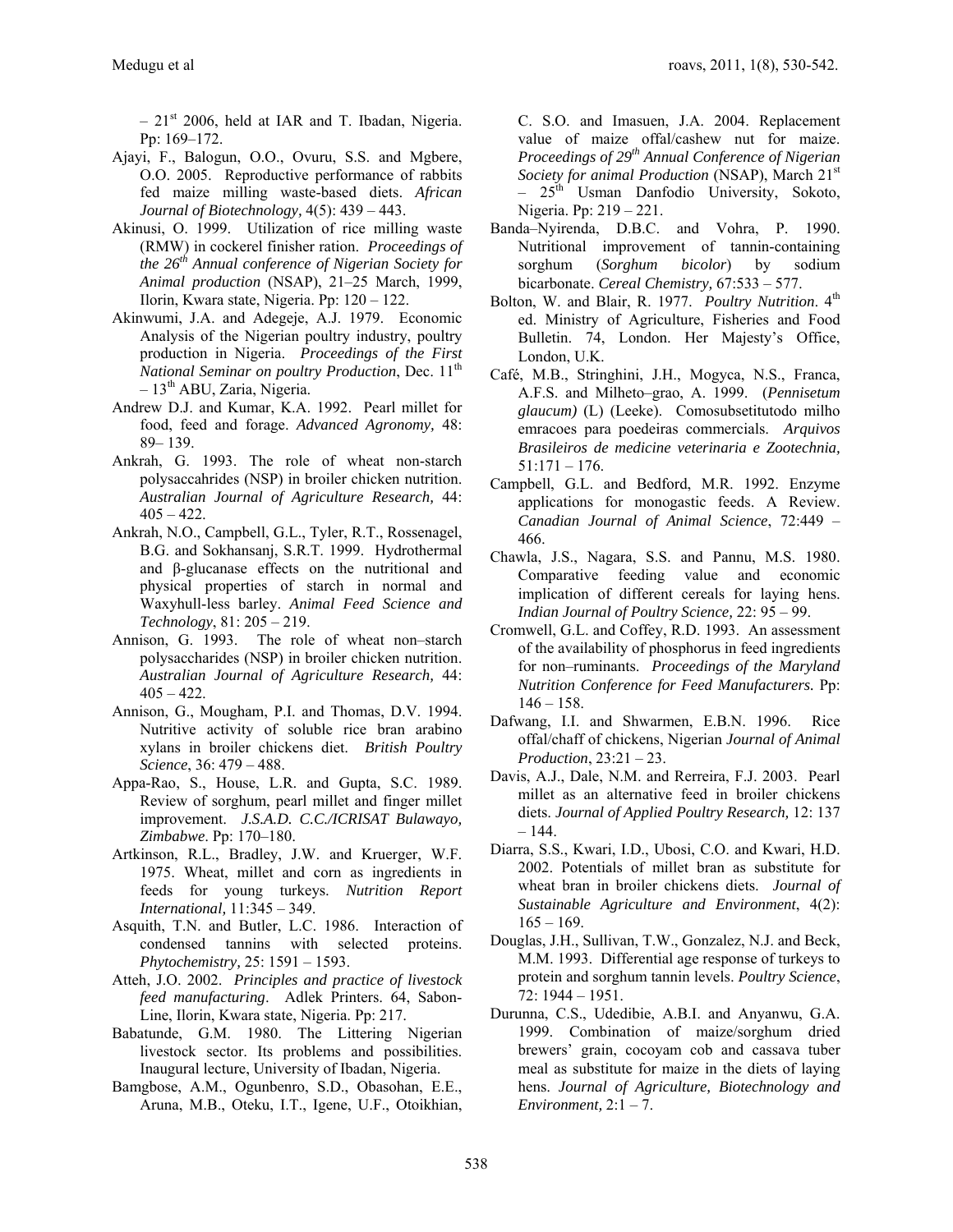- Elkin, R.G., Roglar, J.C. and Sullivan, T.W. 1990. Comparative effects of dietary tannins in ducks, chicks and rats. *Poultry Science,* 69: 1685 – 1695.
- Eshwaraiah–Rajasekhara, R.V. and Rao, P.V. 1990. Feeding value of high lysine sorghum in broiler chicken's rations. *Indian Journal of Poultry Science*, 25: 217 – 220.
- FAO, 2006. Food and Agriculture Organization of the United Nations. Village chicken production system in Rural African House, Food Security (edns). Agricultural Department, FAO corporate Document Repository. Pp: 9 – 11.
- Fanimo, A.O., Adebayo, A.J., Oduguwa, O.O. and Biobaku, W.O. 2007. Feeding value of cashew testa for broiler chickens. *Nigerian Journal of Animal Production*, 34(1): 83 – 93.
- Farinu, G.O. 2004. Effect of feeding a compound diet based of non-conventional feedstuffs on growth and carcass characteristics of rabbits. *World Rabbit Science,* 2(4): 123 – 126.
- Farrel, D.J. 1994. Utilization of rice bran in diets of domestic fowl and ducklings. *World's Poultry Science Journal.* 50:115 – 131.
- Flurharty, F.L. and Loerch, S.C. 1996. Effects of dietary energy sources and levels of performance of newly arrived feedlot calves. *Journal of Animal Science,* 74:504 – 513.
- Fuller, H.J., Potter, D.K. and Brown, A.R. 1996. The feeding value of grain sorghum in relation to tannin contents. Bulletin, No. 176, Georgia, USA. College of Agriculture Experimental Station, University of Georgia, USA.
- Gill, N.T., Vear, K.C. and Barnard, D.J. 1980. *Agricultural Botany 2. Monocotyledonous Crops*. Duckworth and company Ltd. London. Pp: 133 – 116.
- Gohl, B., Alden S., Elwinger, K. and Thomke, S. 1978. Influence of β-glucanase on feeding value of barley for poultry and moisture content of excreta. *British Poultry Science*, 19:41 – 47.
- Gowda, D.R., Devegoda, G. and Ramapa, B.S. 1984. Effects of subabul leaf meal (*Leucocephala*) and sorghum in layer diets. *Indian Journal of Poultry Science,* 19: 180 – 186.
- Griffiths, D.W. 1981. The polyphenolic content and enzyme inhibitory activity of testa from bean (*Vicia faba*) and Pea (*Pisum spp*). *Journal of Food Science and Agriculture*, 32: 797 – 804.
- Griffiths, D.W. 1985. The inhibition of digestive enzyme by polyphenolic compounds. *Experimental Biology and Medicine*, 199: 504– 516.
- Gualitteiri, M. and Rapaccini, S. 1990. Sorghum grain in poultry feeding. *World's Poultry Science Journal*, 46: 246 – 254.
- Hesselman, K., Elwinger, K. and Thomke, S. 1982. Influence of increasing levels of β-glucanase on the productive value of barley diets for broiler chicks. *Animal Feed Science and Technology*, 7: 351 – 358.
- Hunger, J.E. 1981. Iron availability and absorption in rats fed sodium phytate. *Journal of Nutrition*, 111  $-184$  (abstract).
- Ibrahim, S., Fisher, C., Alaily, H.E., Solomon H. and Anwar, A. 1988. Improvement of the nutritional quality of Egyptian and Sudanese grains by the addition of phosphorus. *British Poultry Science,* 29: 721 – 728.
- Igwebuike, J. U., Kwari, I.D., Ubosi, C.O. and Alade, N.K. 2001. Replacement value of spent sorghum grains for maize in broiler chicken finisher diets. *Journal of Sustainable Agriculture and Environment*, 3(2): 224 – 231.
- Igwebuike, J.U., Alade, N.K. and Anyi, H.D. 1995. Effect of feeding graded levels of sorghum waste on the performance and organ weights of growing rabbits. *East Africa Agricultural and Forestry Journal,* 60(4): 193 – 200.
- Iheukwumere, F.C., Ezekwenna, A.A., Nwoche, G.N. and Obaji, C.A. 2001. Effects of treated rice milling waste on nutrient metabolizability, carcass yield and internal organ weights of finisher broilers. Proceedings of the  $6<sup>th</sup>$  Annual conference of Animal Science Association of Nigeria. Pp: 20- 23.
- Jacob, J.P., Mitaru, B.N., Mbugu, P.N. and Blair, R. 1996. The effect of substituting Kenyan serena sorghum for maize in broiler chicken starter diets with different dietary protein and methionine levels. *Animal Feed Science and Technology,*  $61:41 - 56.$
- Jadhav, N.V. and Siddiqui, M.F. 2010. Handbook of poultry production and management.  $2<sup>nd</sup>$  ed. Jaypee Brothers Medical publishers Ltd. New Delhi, India 383pp.
- Kaankuka F.G., Balogun, T.F. and Tegbe, T.S.B. 1986. Effects of duration of cooking full-fat soyabean on proximate analysis, level of anti-nutritional factors and digestibility by weaning pigs. *Animal Feed Science and Technology*, 62: 229 – 232.
- Kekeocha, C.C. 1984. *Pfizer poultry production handbook.* Pfizer corporation, Nairobi, Kenya. Pp:  $165 - 166.$
- Kent, N.L. 1983. *Technology of cereals. An introduction for students of Food Science and Agriculture*. 3rd ed. Oxford Pergamon Press, UK. pp. 112 – 119.
- Knox, A.I., Neil, A. and McNab, J. M. 1975. Selection between high–and–low tannin diets by broiler chickens. *British Poultry Science*, 36: 849–850.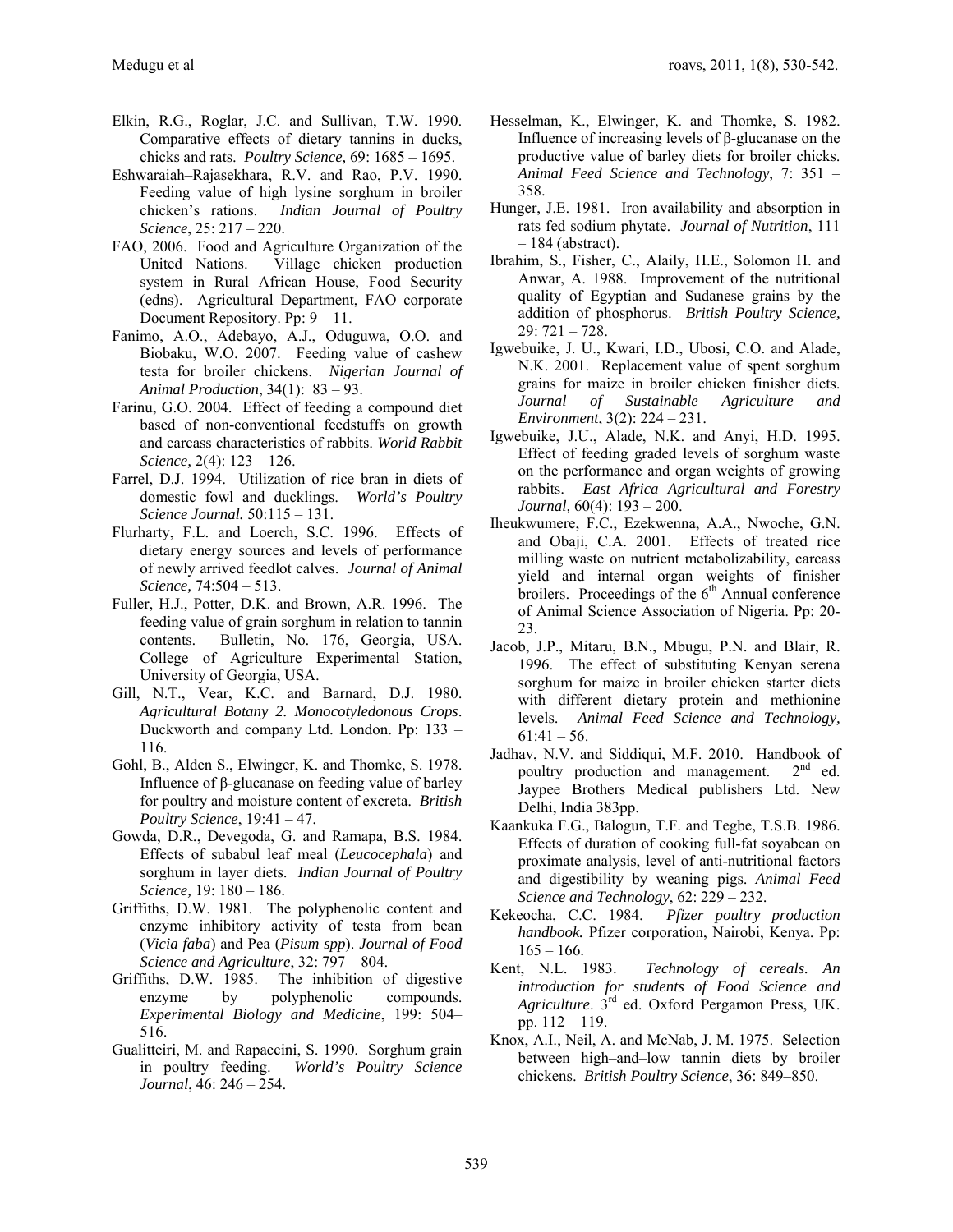- Kwari, I.D., Igwebuike J.U. and Kwanda, M.V. 1999. Effect of replacing maize with spent sorghum grain on the performance of laying hens. *Journal of Sustainable Agriculture & Environment,* 1:25– 31.
- Kwari, I.D., Igwebuike, J.U., Bello, N., Rabo, S.T. and Birma, M. 2004. Replacement of groundnut cake with sorrel (*Hibiscus sabdariffa*) seed meal in broiler chicken finisher diets. Proceedings of the 9<sup>th</sup> Annual Conference of Animal Science Association of Nigeria  $(ASAN)$  13th-16<sup>th</sup> Sept., 2004, Abakaliki, Ebonyi state, Nigeria. Pp: 5 – 7.
- Lacassagne, L., Francesch, M., Carre, B. and Melcion, J.P. 1988. Utilization of tannin containing and tannin–free faba beans (*Vicia faba*) by young chicks. Effects of pelleting feeds on energy, protein and starch digestibility. *Animal Feed Science and Technology*. 70: 57 – 68.
- Longstaff, M. and McNab, J.M. 1991. The inhibitory effects of hull polysaccharides and tannins of field beans on the digestion of amino acids, starch and lipids on digestive enzyme activities in young chicks. *British Journal of Nutrition,* 65: 199 – 216.
- Lucberd, J. and Castain, J. 1986. Utilization de sorghums differentes teneurs en tannins pour palimentation des poulets de chair. *Proceedings of the 7th European Poultry Conference.* France. 1: 472.
- Mammo, M. and Sultan, A. 2010. Performance and carcass characteristics of broiler chicken fed selected energy feed sources. *Research Journal of Poultry Sciences,* 3(3): 54 – 57.
- McDonald, P., Edward, R.A. and Greenhalgh, J.F.D. 1995. Animal Nutrition. 4<sup>th</sup> (ed.) Longman publishers Ltd., England. Pp: 453 – 455.
- Medugu, C.I., Kwari, I.D., Igwebuike, J.U., Nkama, I., Mohamed, I.D. and Hamaker, B. 2010. Performance and economics of production of broiler chickens fed sorghum or millet as replacement for maize in the Semi-Arid Zone of Nigeria. *Agriculture and Biology Journal of North America*, 1(3): 321 – 325.
- Morris, E.R. 1990. Physical properties of dietary fibre in relation to biological function. In: D.A.T. Southgate, K, Waldron, I.T. Johnson and G.R. Fenwick (Editors).
- Morrison, F.B. 1975. Feeds and feeding.  $9<sup>th</sup>$  (ed.) Morrison publishing company. Vail-Ballou press. Inc. Binghamton, New York, USA. Pp: 290 – 293.
- Nelson, T.S., Stephenson, E.L., Bargos, A., Floyd, J. and York, J.O. 1975. Effect of tannin content and dry matter digestion on energy utilization and average amino acids availability of hybrid sorghum grains. *Poultry Science,* 54: 1620 – 1623.
- NIS, 1989. *Nigerian Industrial Standard* (NIS 259). *Standard on specification for poultry feeds.* Standard Organization of Nigeria, Lagos, Nigeria.
- NPC, 2006. National Population Commission, National Population Census Headquarters, Abuja, Nigeria.
- NRC, 1996. National Research Council, Nutrient Requirements of poultry. The Nutrient Requirement of farm Animals. 9<sup>th</sup> edn. National Academy of Science. USA.
- Nsa, E.E., Okereke, C.O. and Okon, B. 2007. Effects of supplementary green feedstuffs on growth performance, internal organs development and abdominal fat deposition in finisher broiler chickens. *Proceedings of the 32nd Annual Conference of Nigerian Society for Animal Production* (NSAP),  $18<sup>th</sup> - 21<sup>st</sup>$  March, 2007. University of Calabar, Cross River State, Nigeria. Pp: 230 – 233.
- Nsa, E.E., Okon, B., Akpan, I.A., Anya, M.I., Wogar, G, S.I., Edet. G.D., Okereke, C.O. and Juobi, V.I. 2009. Growth performance and economy of maize offal as a replacement for maize in broiler finisher chicken diet. *Proceedings of the 14th Annual Conference of Animal Science Association of Nigeria* (ASAN), Sept.,  $14<sup>th</sup> - 17<sup>th</sup>$ , LAUTECH, Ogbomoso, Nigeria. Pp: 418 – 420.
- Nuhu, B., Abba, A. and Amina, L. 2008. The profitability of broiler chickens raised on graded levels of maize offal and wheat offal – based diets. *Proceedings of the 13th Annual Conference of the Animal Science Association of Nigeria* (ASAN),  $15<sup>th</sup> - 19<sup>th</sup>$  Sept., 2008, ABU, Zaria, Nigeria. Pp  $298 - 302$ .
- Nwoche, G.N., Ojewola, G.S. and Akinmutimi, A.H. 2009. Evaluation of carcass characteristics and organ proportion of local Turkeys fed varying levels of rice milling waste as substitute for dietary maize. *Proceedings of the 14<sup>th</sup> Annual Conference of Animal Science Association of Nigeria* (ASAN),  $14<sup>th</sup> - 17<sup>th</sup>$  Sept., 2009, LAUTECH, Ogbomoso, Nigeria. Pp: 455 – 458.
- Nwokolo, E.N. and Braddy, D.B. 1985. Influence of phytic acid and crude fibre on the availability of nutrient from four (4) protein Supplements in growing chicks. *Canadian Journal of Animal Science*, 57:475 – 477.
- Nworgu, F. C., Adebowale, E.A., Oredein, O.A. and Oni, A. 1999. Prospects and economics of broiler chicken production using two plant protein sources. *Tropical Journal of Animal Science*, 2(1): 159 – 166.
- Obioha, F.C. 1992. A Guide to Poultry Production in the Tropics  $1<sup>st</sup>$  (ed.), Accra publishers, Enugu, Nigeria. Pp: 121–122.
- Ogundipe, S.O. and Sanni, S.A. 2002. Economic of poultry production in Nigeria. *A Training workshop Manual.* National Animal Production Research Institute, ABU, Zaria. Pp: 27–45.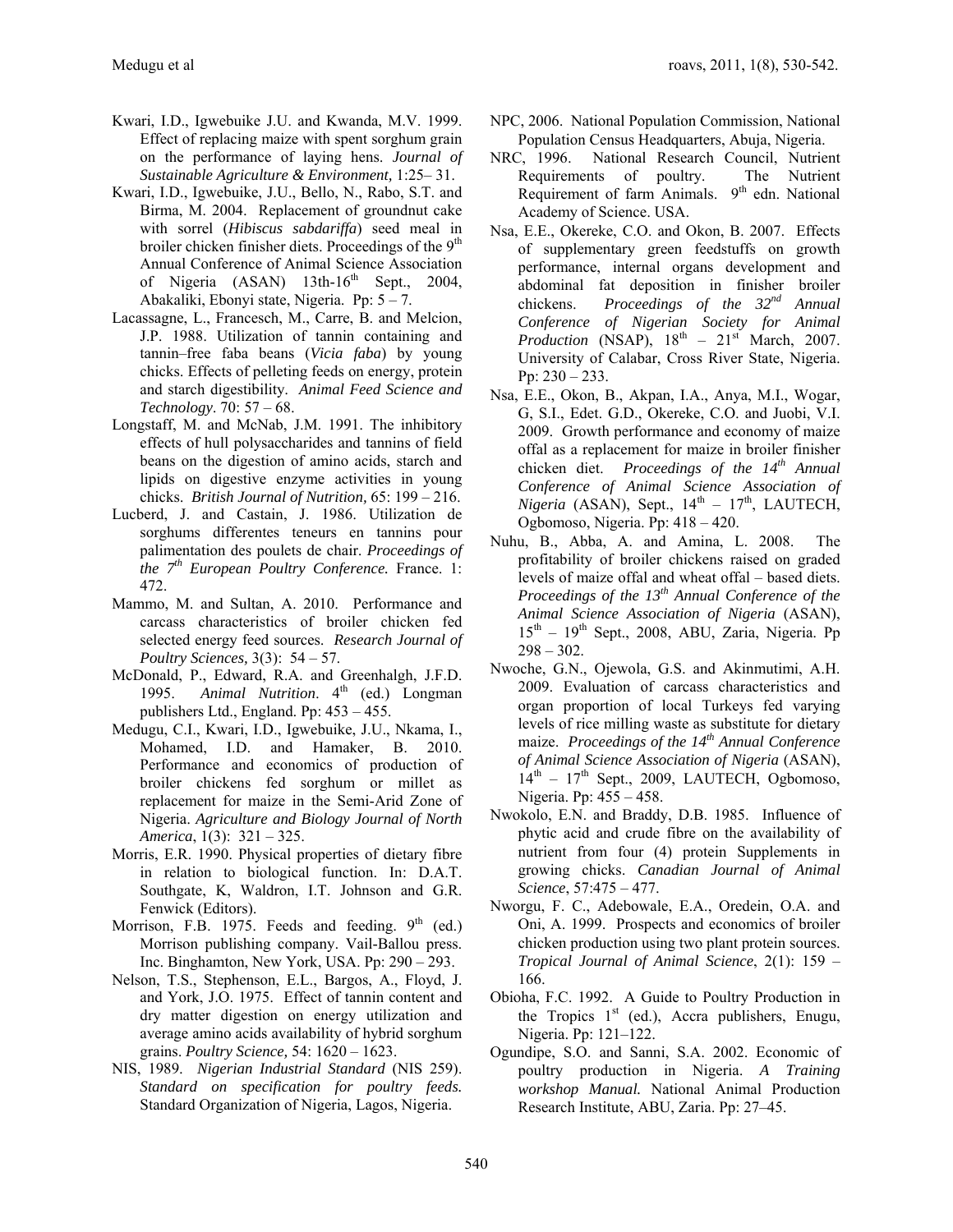- Ojewola, G.S. and Oyim, S. (2006). Comparative evaluation of maize, sorghum and millet in growing cockerel's ration. *Agricultural Journal,*  $1(3): 176 - 179.$
- Okah, U. 2004. Effect of dietary replacement of maize with maize processing waste on the performance of broiler chicken starter. *Proceedings of the 29th Annual Conference of Nigeria Society for Animal production* (NSAP), March,  $21<sup>st</sup> - 25<sup>th</sup> 2004$ , Usman Dan Fodio University, Sokoto, Nigeria. Pp:  $220 - 224$ .
- Olomu, J.M. 1978. Protein and energy nutrition of poultry in Nigeria. *Proceedings of the Nigeria Branch of the World's Poultry Science Association*, Zaria, Nigeria. Pp: 41–59.
- Olomu, J.M. 1995. *Monogastric Animal Nutrition, Principles and Practice*. A Jackem Publications, Benin City, Nigeria. Pp: 69–104.
- Oluyemi, J.A. 1985. Danger in low protein intake. *Daily Times*, 16 July 1985. P: 8.
- Oluyemi, J.A. and Roberts, F.A. 1988. Poultry Production in Warm Wet Climates. Macmilian publishers, London. P:132.
- Opara, C.C. 1999. Studies on the use of *Alconia cordiofolia* leaf meal as feed ingredients in poultry diets. M.Sc. Thesis, Federal University of Technology, Owerri. Pp: 115 – 118.
- Oyeyiola, L.B.E. 1991. Utilization of rice offal by egg– type chickens. M.Sc. thesis, Department of Animal Science, ABU, Zaria, Nigeria.
- Phalaraksh, K., Khajeren, J.M. and Puvadophirod, S. 1978. Non–conventional feed resources in Asia and the pacific. FAO/APHCA. Pub. No. 7, Bangkok, India. P: 31.
- Pour-Reza, J. and Edriss, M.A. 1997. Effects of dietary sorghum of different tannin concentration and tallow supplementation on the performance of broiler chicks. *British Poultry Science*, 38:512 – 514.
- Ravindran, V. and Blair, R. 1991. Feed Resources for poultry production in Asia and Pacific I. Energy sources. *World's Poultry Science Journal,* 47: 213  $-231.$
- Reddy, C.V., Rammana Rao, N.V. and Reddy, P.V. 1976. Comparative studies of corn and grain sorghum in the rations of laying hens. *Indian Journal of Poultry Science*, 11: 139 – 144.
- Reddy, D.R. and Reddy, C.V. (1970). Influence of grain on the performance of egg laying stock. *Indian Veterinary Journal,* 47: 157 – 163.
- Reickeret, R.D., Fleming, S.E. and Schwls, D.J. 1980. Tannin deactivation and nutritional improvement of tannin by anaerobic storage of  $H_2O$ , HCl, or NaOH-treated grain. *Journal of Agriculture and Food Chemistry,* 28:824 – 829.
- Rooney, L.W. and McDonough, C.M. 1981. Food quality and consumer acceptance of pearl millet. *Proceedings of the International pearl millet workshop*, ICRI/SAT, Centre, India, Pp: 45 – 49.
- Rostango, H.S., Albino, L.T.F., Donzele, J.L., Gomes, P.C., Ferreira, A.S., Olivera, R.F. and Lopes, C.D. 2000. Tabelas Brasileiras para aves e suinos (composicao de alimentos e exigencies nutricisionalis de aves e suinos). Vicosa (MG): UFV, Imprensa Universitaria. Pp: 141–142.
- Rotter, B.A., Neskar, M., Marquardt, R.R. and Guenter, W. 1989. Effects of different enzyme preparation on nutritional value of barley in chicken diets. *Nutritional Reports International,* 39: 107–120.
- Salahuddin, M., Rose, S.P., Hiscock, T.A. and Bonnet, S. 1996. Comparison of the energy availability for chickens of ground and whole grain samples of two varieties of wheat. *British Poultry Science*, 37: 347 – 357.
- Salami, R.I., Akindoye, O. and Odunsi, A.A. 2009. Evaluation of rice offal as a substitute for maize in the enzyme–supplemented diets for finishing broiler chickens. *Proceedings of the 14th Annual conference of Animal Science Association of Nigeria* (ASAN), Sept.  $14^{th} - 17^{th}$ . Pp: 240 – 243.
- Salunkhe, D.K., Chavan, J.K. and Kadam, S. 1990. *Dietary Tannin. Consequences and Remedies,* CRC, Press, Boca Raton, Florida, USA.
- Seshaiah, M.P. 2000. Sorghum grain in poultry feed. In: *Technical and Institutional options for sorghum grain and mold management*. *Proceeding of the International Consultation*, 18<sup>th</sup> -0 19<sup>th</sup> May 2000, ICRISAT, Patancheru, India. Chandrashekar, A., Bandyopadhyay, R. and hall, A.J. (eds). Pp: 240- 241.
- Sharma, B.D., Sadagopan, V.R. and Reddy, V.R. 1979. Utilization of different cereals in broiler chickens ration. *British Poultry Science*, 20: 371 – 388.
- Singh, D.N., Perez Maldonado, R., Manion, P.E., Martin, P. and Palmer, C.P. 2000. Nutritive value of pearl millet grown in Australia. *Proceedings of Australian Poultry Science Symposium.* 12: 204 – 205.
- Singh, S.D. and Barsoul, C.S. 1976. Replacement of maize by coarse grain for growth production in white-leghorn and Rhode-Island Red birds. *Indian Journal of Animal Science*, 46: 96 – 99.
- Sinha, S.B., Rao, P.V., Sadagopan, V.R. and Panda, B. 1980. Comparative efficiency of few cereals and rice polish in chicks. *Indian Journal of Animal Science*, 50: 353 – 356.
- Southgate, D.A.T. and Damin, V. 1970. Dietary fibre and food for man. *British Journal of Nutrition*,  $3(4)$ :  $45 - 47$ .
- Sullins, R.O. and Rooney, L.W. 1977. Pericarp and endosperm structure of peal millet (*Pennisetum*